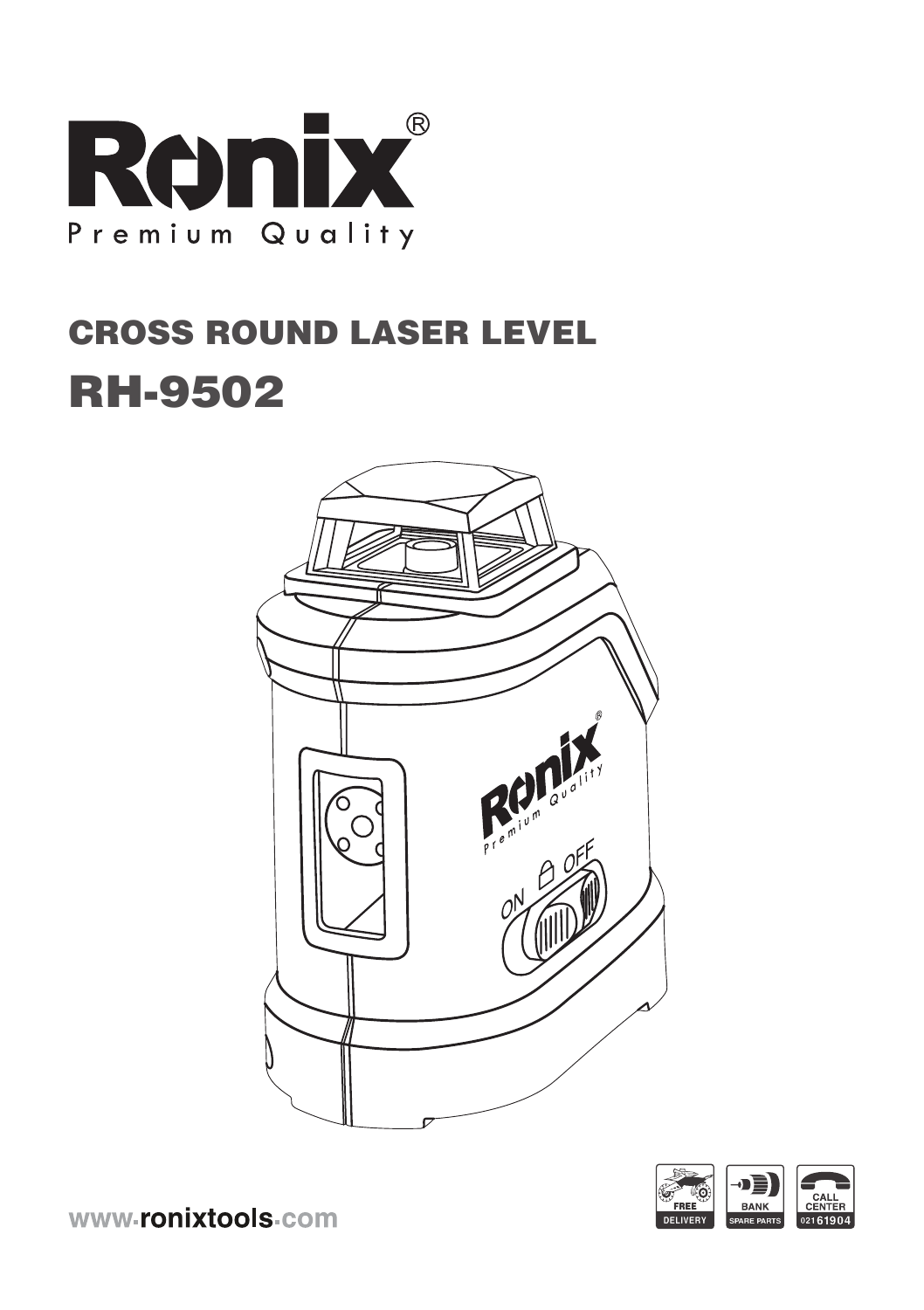

## **SPECIFICATION**

| Model                        | <b>RH-9502</b>                    |
|------------------------------|-----------------------------------|
| Accuracy of V&H line         | $± 2$ mm@ 5m                      |
| Leveling Range               | $±4^{\circ}$                      |
| Working Range/With Detector  | 15m/50m with detector             |
| <b>Tripod Thread</b>         | 1/4"                              |
| Laser Type                   | 635 nm, laser class II            |
| <b>Operating Temperature</b> | $-10^{\circ}$ Cto 45 $^{\circ}$ C |
| Laser Width                  | 2 mm@ 10m                         |
| Dimension                    | $110 \times 60 \times 121$ /cm3   |
| Continuous Working Time      | $>8$ hour                         |
| (All Diodes)                 |                                   |
| <b>Power Supply</b>          | $4 \times$ AA Alkaline batteries  |

# **PARTS LIST**

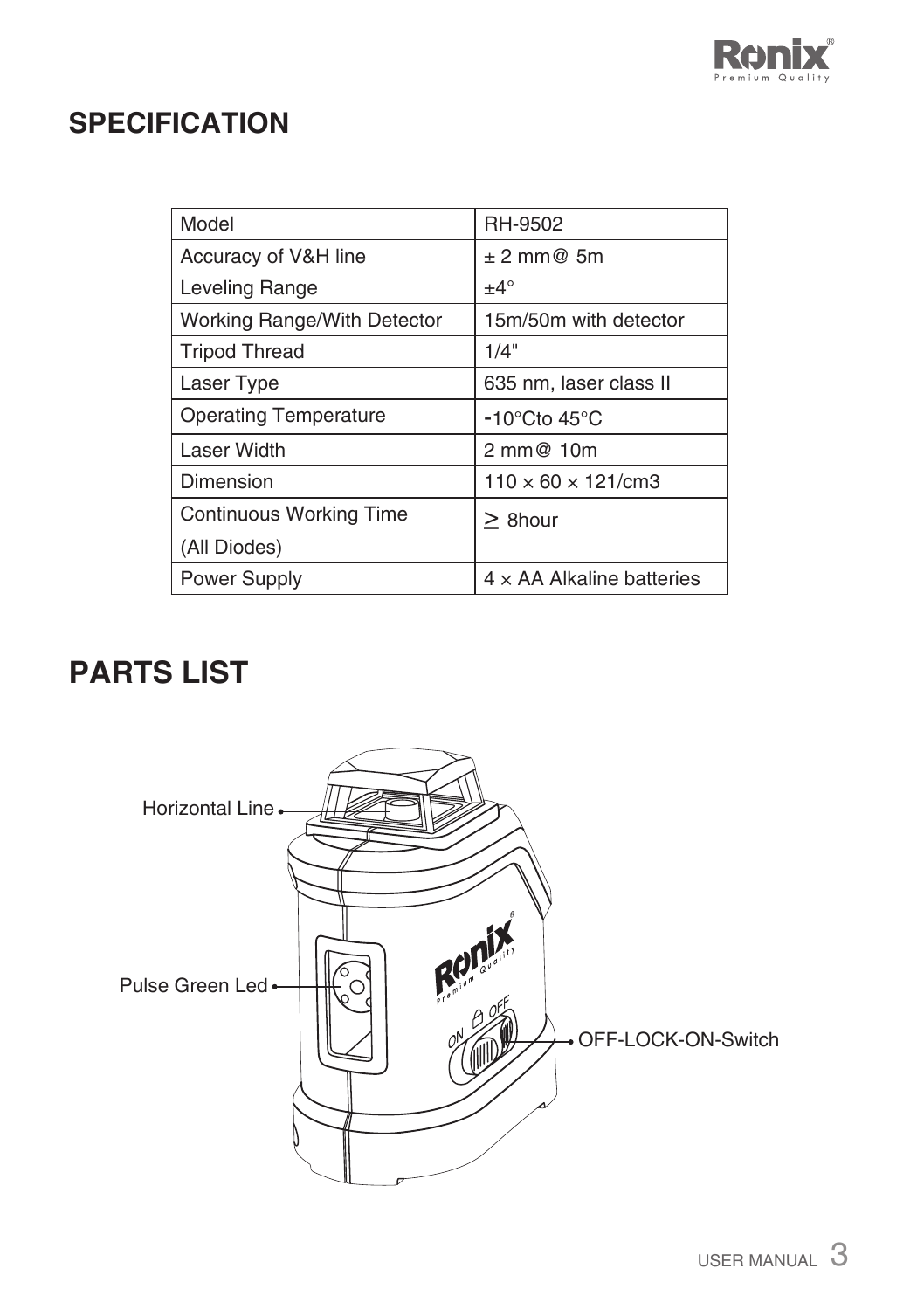

# **HOW TO OPERATE THE UNIT**

#### **.RIGHT SIDE: OFF MODE**



#### **.MIDDLE SIDE-LOCKED LINE ANGLE**

This Cross Line Laser is a precision instrument and should be treated with care.

When not in use, the pendulum should always be in the Off position (figure 2),

To lock the pendulum allows the Cross Line Laser to better withstand vibration and trauma incurred during transportation or if the unit is dropped.

In the locked line angel position (figure 2), the pendulum is in the locked position and will not automatically level. When in the locked line position, both two laser lines will be on and flash slowly. The Red Lock LED will be on as well.



#### **.LEFT SIDE-AUTOMATIC LEVELING**

When the pendulum is unlocked (figure 3), the pendulum is free to automatically level, in order for the Cross Line Laser to automatically level, the base of the unit needs to be within 3.5°of level.

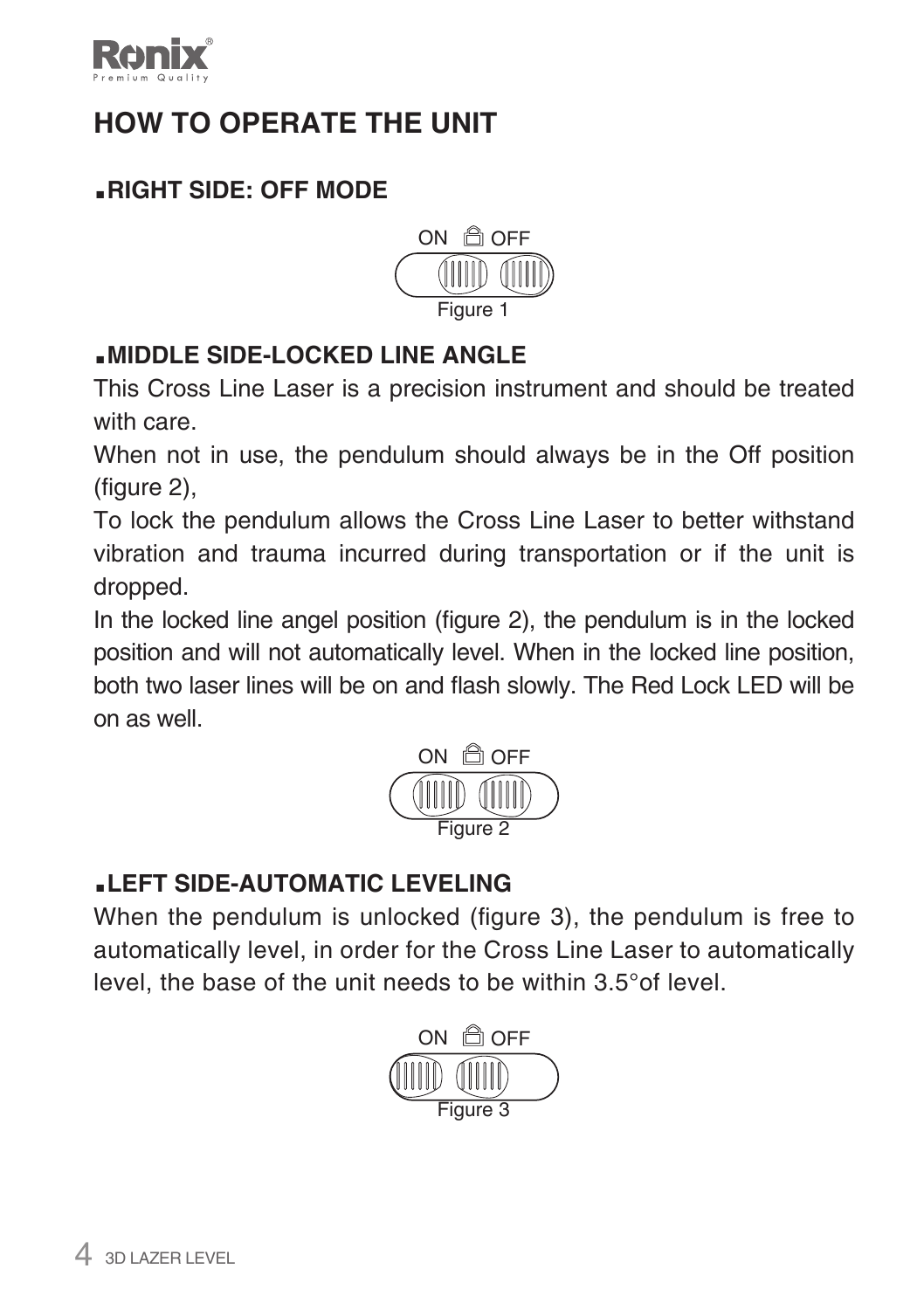

# **CONTROL PANEL**

#### **.UTILITIES OF PANEL**



#### **.PULSE MODE**

It can make the laser diode with PULSE (The pulse indicator will be on). The laser line is able to be picked up by detector after this function is activated.

#### **.LINE SELECTION**

By pressing Line Selection can make a various change/collocation of laser lines.

## **THE SEQUENCE OF IT IS AS BELOW**

- 1- After switch on the laser, the H laser will be on.
- 2- Press Line Selection for one time, H line off, V line will on.

3- Press Line Selection for two times, Both H & V lines will be on simultaneously.

4- Press Line Selection for three times, it will turn to the situation when the laser is switched on. (H line emits).

5- For graphic illustration please refer to (figure 4)

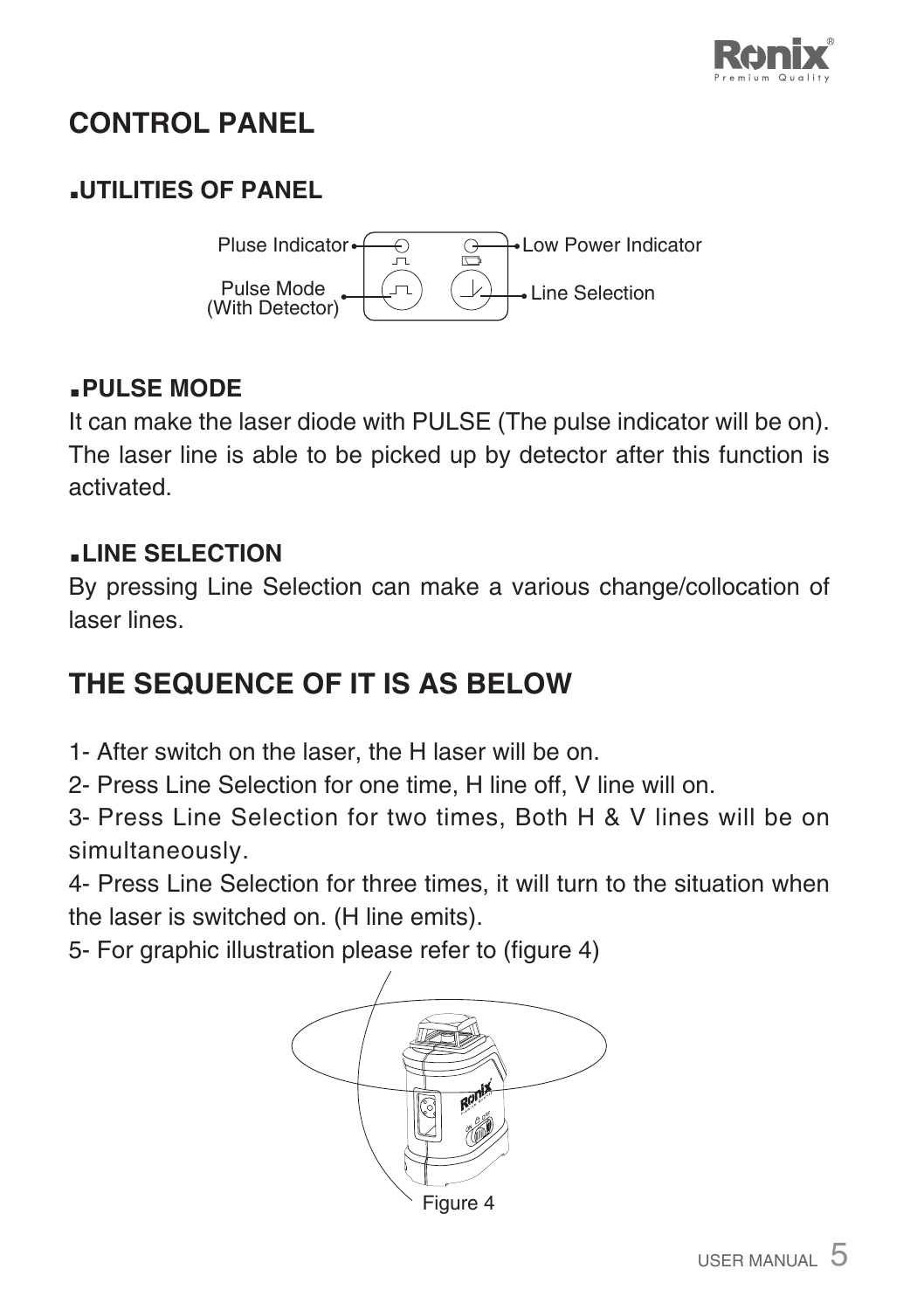

# **ALARM FUNCTIONS**

#### **.OUT LEVEL ALARM**

When the pendulum is unlocked and the Cross Line Laser is within 3.5°of level, the unit will be in automatic leveling range, in this situation no LED light will be on. When the base of the unit locates outside the 3.5°leveling range the laser beam will flash meanwhile an audibly warning will be sent out from Cross Line Laser.

#### **.LOW BATTERY ALARM**

The Green battery LED will be on and keep flashing slowly when the working voltage is 3V. At this situation the batteries are required to be replaced.